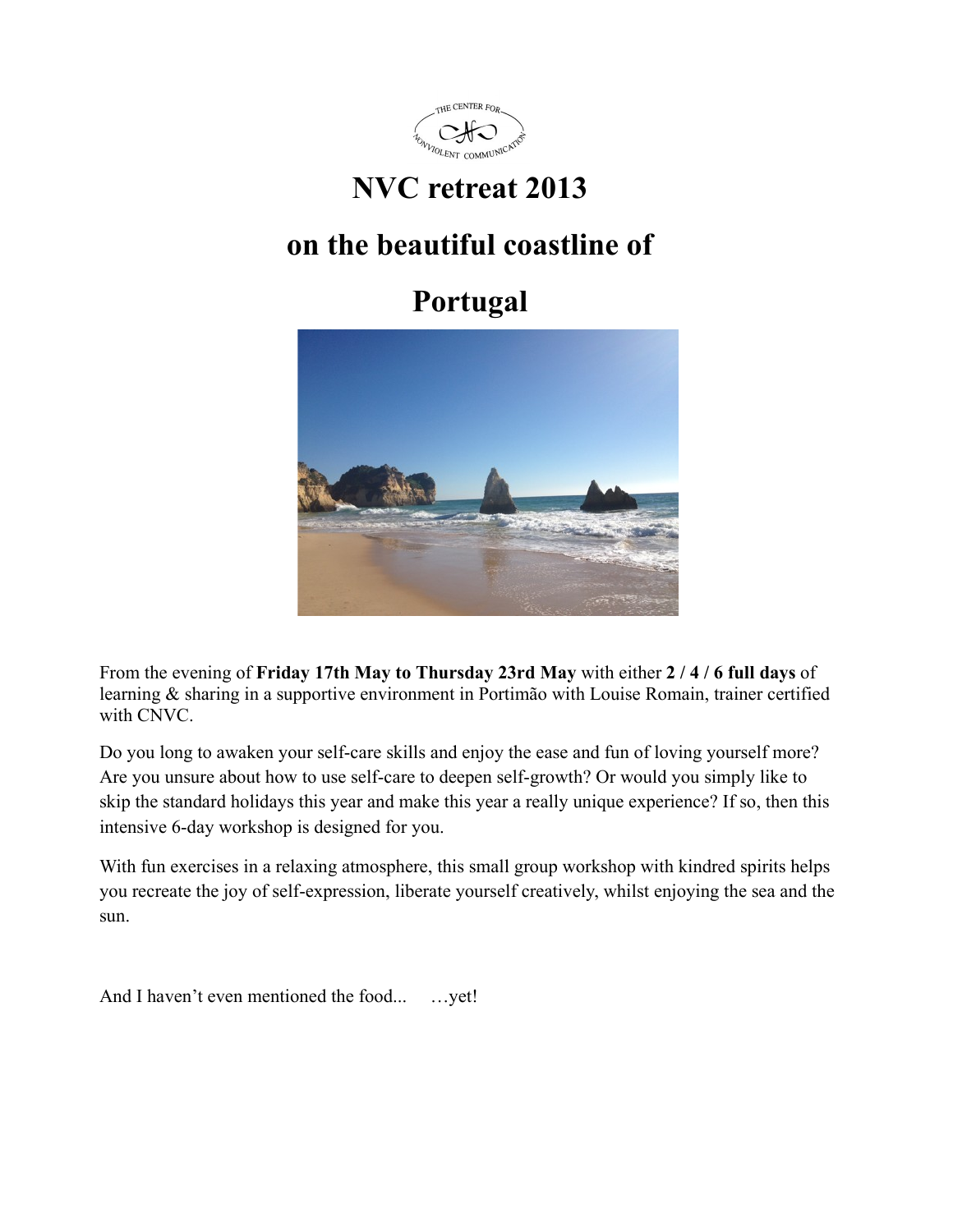This is the perfect place for people who want time out to deepen their NonViolent Communication skills and awareness, particularly focussing on self-care and self-acceptance. And be inspired by the natural beauty of the Algarve and the easy friendship and support that Louise offers!

The schedule offers plenty of time to practise and learn, to have supportive interactions with fellow participants and also space for gentle holiday-style relaxing. **Join me for an experience to remember...**

With human needs as the central focus, imagine the support of an experienced NVC trainer with a wide range of subjects and themes to offer. You have time to deepen your NVC skills to gain knowledge and fluency, developing compassion and empathy for yourself and others.

This retreat is designed to encourage needs-conscious practice, taking time each day to notice and to deepen self-awareness.

My intention is for you to leave this retreat with more self-confidence, more self-love and a more satisfying and authentic relationship with yourself and others, a deep sense of wholeness and inner peace, a solid connection to your intuition AND proven tools and techniques to help you manifest your intentions with ease and continue your growth!

I purposely limit the size of the group to ensure you have the opportunity to get personal support from me as the trainer supporting your learning, comfort and care. The specific course contents are tailored according to what you want to learn, including: self empathy, deepening empathy skills, inner transformation and healing, standing up for your own needs, dialogue practice in challenging situations, coming from a powerful place of being authentic, pre-certification support...



Louise

*"I'm best known for bringing liveliness, creativity and awareness to group needs where I enjoy supporting clarity and safety for the group. I established my freelance business in my early 20's, working as a human resources consultant within client business organisations. I've lived in France since 1993 and I offer NVC public and in-house courses in Europe, Africa and Asia. Since discovering NVC in 2005, I have served as an assistant at many IITs with Marshall Rosenberg with whom I did all my training to become a trainer certified with CNVC. I am a co-founding member of NVC Education Europe, and I'm an active member of other circles in the NVC network, including Education in France and Africa, most recently in Congo and Rwanda. I offer courses and private sessions to individuals seeking to learn and live the needs consciousness which NVC supports. I am particularly interested in sharing my NVC experience with parents and teachers. My intention is to create a rejuvenating NVC experience to share in a*

*caring and life-serving environment."*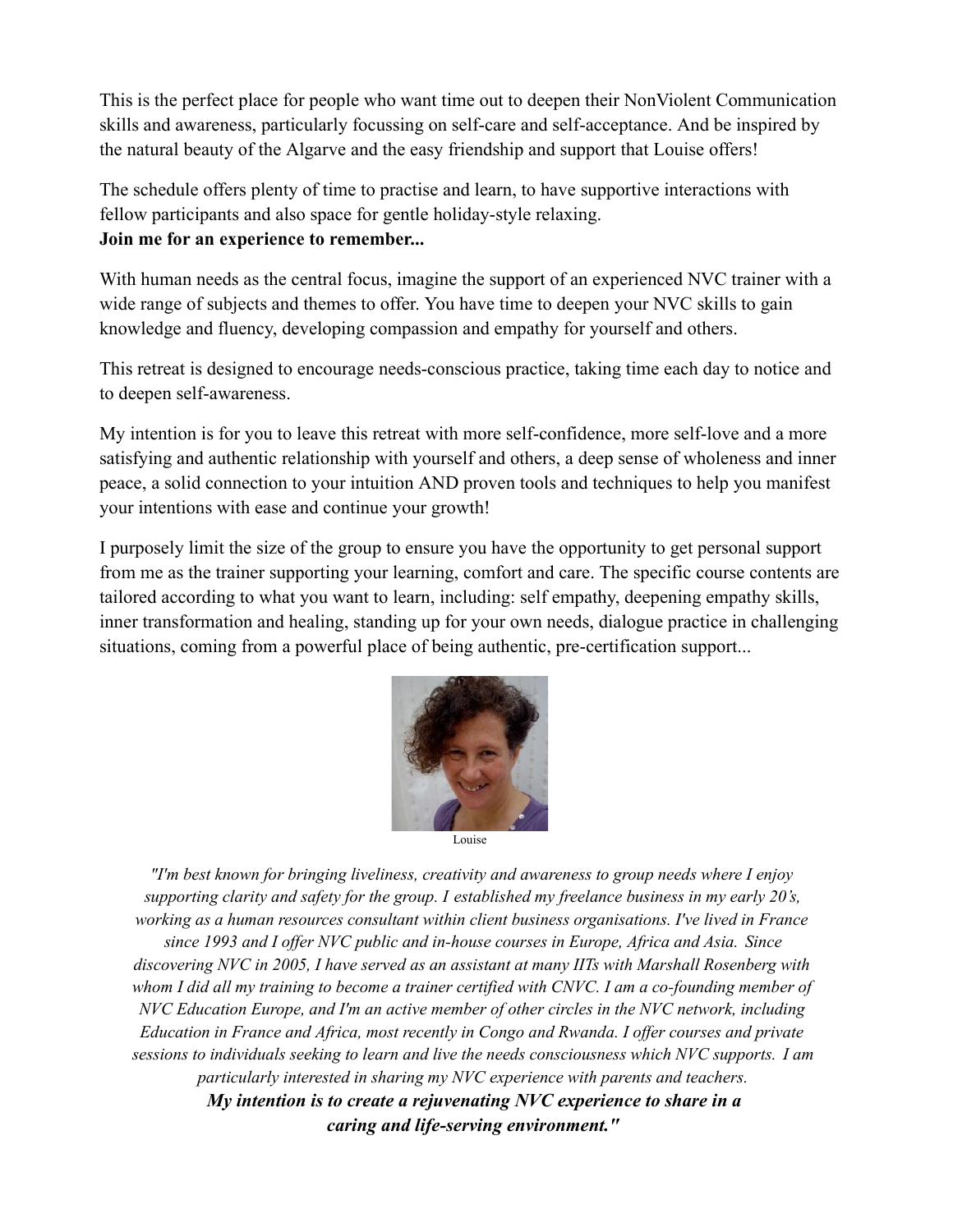This part of Portugal is a simple, beautiful, quiet, inspiring place to be, calm down, catch your breath and forget, at least for a little while, that there was any such thing as a rat-race.





The view out towards the Atlantic and the sound of the waves will hopefully take your breath away every morning. And of course Portugal's sunny climate means that you can swim before, after and even in between sessions! Long sandy beaches on the clear Atlantic sea offers genuine Portuguese atmosphere with locally sourced traditional food and accommodation with clean, simple rooms. There are wild walks on the 4 km of beach just in front of the hotel where you can also explore stand-up paddling or go for an invigorating run before or after a day's training.

**Course fees** in Euros (individual rate and *company rate*)

| 2 days: | 208 | 332 |
|---------|-----|-----|
| 4 days: | 395 | 631 |
| 6 days: | 624 | 996 |

These prices are for course fees and documentation, with tea, coffee and fruit all included during the course workshops.

Travel, alcoholic drinks and accommodation are not included in the price. **For registration and questions**, please contact Louise at louise.romain@wanadoo.fr

Alexandre, local co-ordinator of this course, has organised different accommodation for different budgets, with both single and shared bedrooms, ranging upwards from 15€ per person per night.

After enrollment, we will send you confirmation by email with payment details. Once you have paid, you're free to book your travel. In the unlikely event of me cancelling this course due to illness, you will have the choice to attend with one of my colleagues certified with CNVC or you can opt for a full refund of the course fee. As I am not responsible for any other money that is not refunded (travel costs, accommodation...), I strongly advise you to pay the 15€ or so to buy yourself a cancellation insurance policy.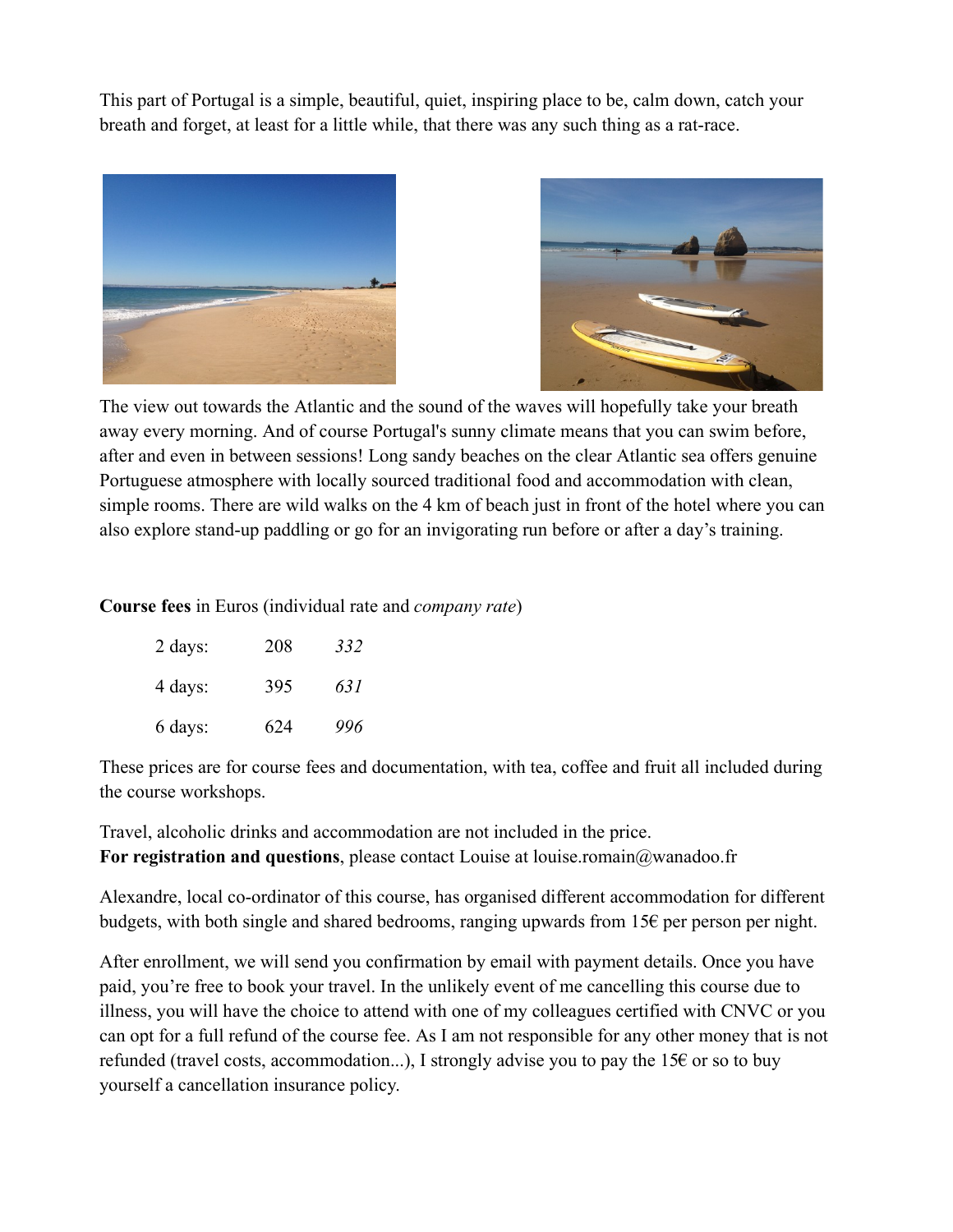Some people enjoy a little more information about what attending courses with me are like, so here are a few experiences that participants have shared on video:

Some people enjoy a little more information about what attending courses with me are like, so here are a few experiences that participants have shared on video:

http://peacefactory.fr/english-testimony-greece-valid/?lang=en

I hope they inspire you and help you connect to the value of participating in this retreat...

For more information on the surrounding areas :

Wildlife : Ria do Alvor (15 minutes walk) . http://www.algarvewildlife.com/reserves-riadealvor.php

For more photos of the natural park, please see Ria do Alvor: https://www.google.pt/search?q=the+ria+de+alvor&hl=pt-PT&client=safari&tbo=u&tbm=isch&source=univ&sa=X&ei=L\_kMUcTrDc-XhQfPpoDoCQ&ved=0CD8QsAQ&biw=1024&bih=673

Costa Vicentina : 45 minutes by car....wild Nature. https://www.google.pt/search?q=costa+vicentina&hl=pt-PT&client=safari&tbo=u&tbm=isch&source=univ&sa=X&ei=sfkMUcDQB8OQhQf-1IGgCg&ved=0CEcQsAQ&biw=1024&bih=673

## **FAQ & Answers:**

## *How does sharing a double room work?*

A: To keep prices for a wide number of budgets, we offer accommodation sharing a double bedroom with someone who speaks a common language. If you come with a friend, please indicate that you'd like to share a room when you book.

## *Can I book shared accommodation if I come alone?*

A: Yes. If you don't say with whom you'd like to share a room, we will endeavour to put you in a room with someone of the same sex, maybe the same language, and as close in age as possible.

# *Can I book a single room?*

A: Yes, please inform Alexandre once you've enrolled of your request.

## *Are all the rooms the same?*

A: No and part of the charm of this course is the variety of bedrooms that are offered.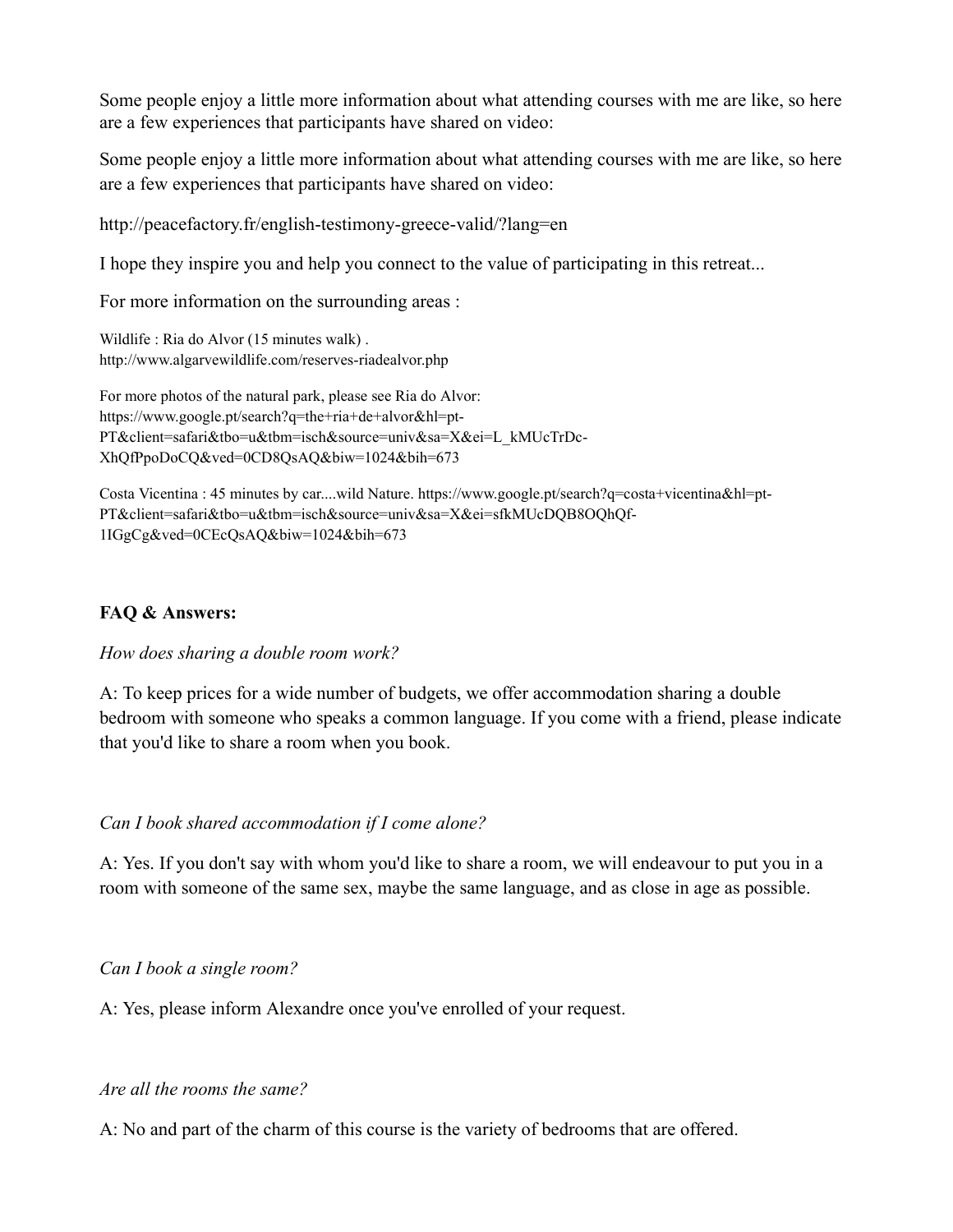## *Can I book an early-bird price?*

A: No, we don't offer an early-bird price. If you're on a tight budget, you can save money by opting to share a triple room.

# *Can I book flights and hotel yet?*

A: We suggest you don't book anything until we have fully confirmed your enrolment for this course. If you do, any cancellation charges are your responsibility.

# *When's the latest I can book?*

A: Whilst you can take advantage of booking your flights early once your place is confirmed, there is no date limit to book. The last available place determines the latest date and so the sooner you book, the better.

# *What happens if the course is fully booked?*

A: Your name will be added to a waiting list.

# *How long does the retreat last?*

2 / 4 / or 6 full days of course-work.

If you would like to add extra days to your stay before or after the course, please let Alexandre know when you book.

# *What's the best time for a flight home?*

A: The last day of the course ends on Thursday at 18. If it's a rush to get to the airport for a flight that leaves at night and you want a "less stress" journey, find a flight that leaves you enough time to get there or spend an extra night in Portimão, Faro or Lisbon!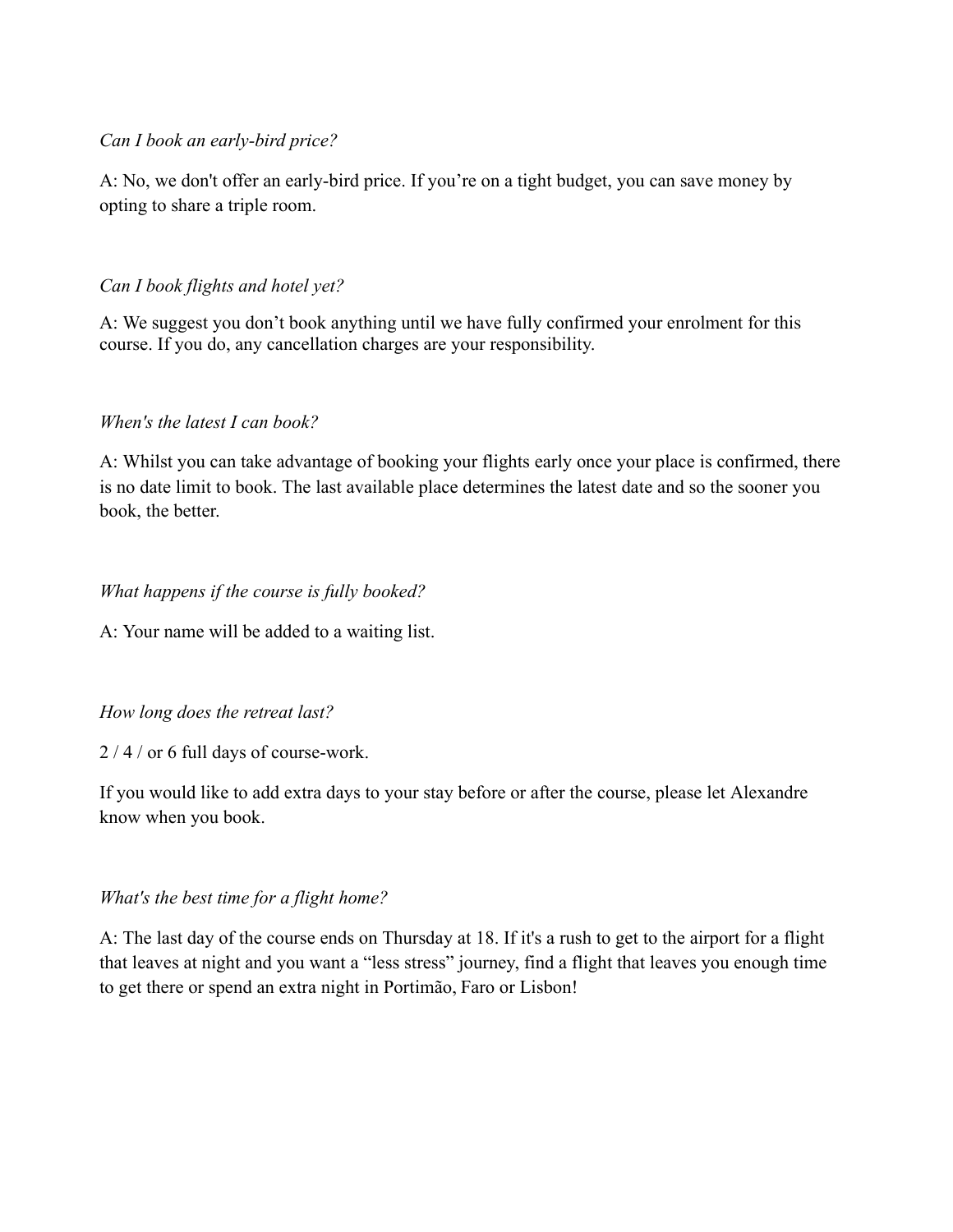## *How do I get to Portimão?*

## A: We aim to make your journey as smooth and comfortable as possible! From Faro airport:

*(roughly 1 hour onward travel from Faro airport)*

i) from Faro Airport to the Coach Station: by taxi (about 10€) or bus: http://www.eva-bus.com/novo/resultado\_pesquisa.php? origem=Aeroporto&destino=Faro%28Av.Republica%29&servico=0

ii) from the coach station at Faro to the coach station at Portimão: http://www.eva-bus.com/novo/resultado\_pesquisa.php? origem=Faro&destino=Portim%E3o&servico=0

iii) Taxi from Portimão to the venue/hotel: 10 minutes (about 10€)

#### From Lisbon airport:

*(roughly 3 hours onward travel from Lisbon airport)* i) from Lisbon airport to the coach station: by taxi (about  $12 \epsilon$ ):

ii) From Lisbon coach station ( called "sete rios" bus station) to Portimão: http://www.eva-bus.com/novo/resultado\_pesquisa.php? origem=Lisboa&destino=Portim%E3o&servico=0

iii) Taxi from Portimão to the venue/hotel: 10 minutes (about  $10 \in$ )

## *Can I apply for financial help?*

A: Working each year in Thailand and African countries, I have no funds left for scholarships for this course but I can offer payment for the course in instalments. Please ask me for details.

## *I'm feeling a tad squeamish about the economy in Portugal*

A: No need. Tourists in Portugal generally are contributing to stabilising the economy and helping pay people's salaries which in turn feeds their families.

#### *Other questions?*

If your questions are not answered in this flyer, please contact me at <u>louise.romain@wanadoo.fr</u> I will endeavour to reply directly to you. Please note that I often offer NVC courses (for example, I'm in Thailand from 12th February to 15th March), so it's easier for me if you address your questions by email rather than by 'phoning me in France.